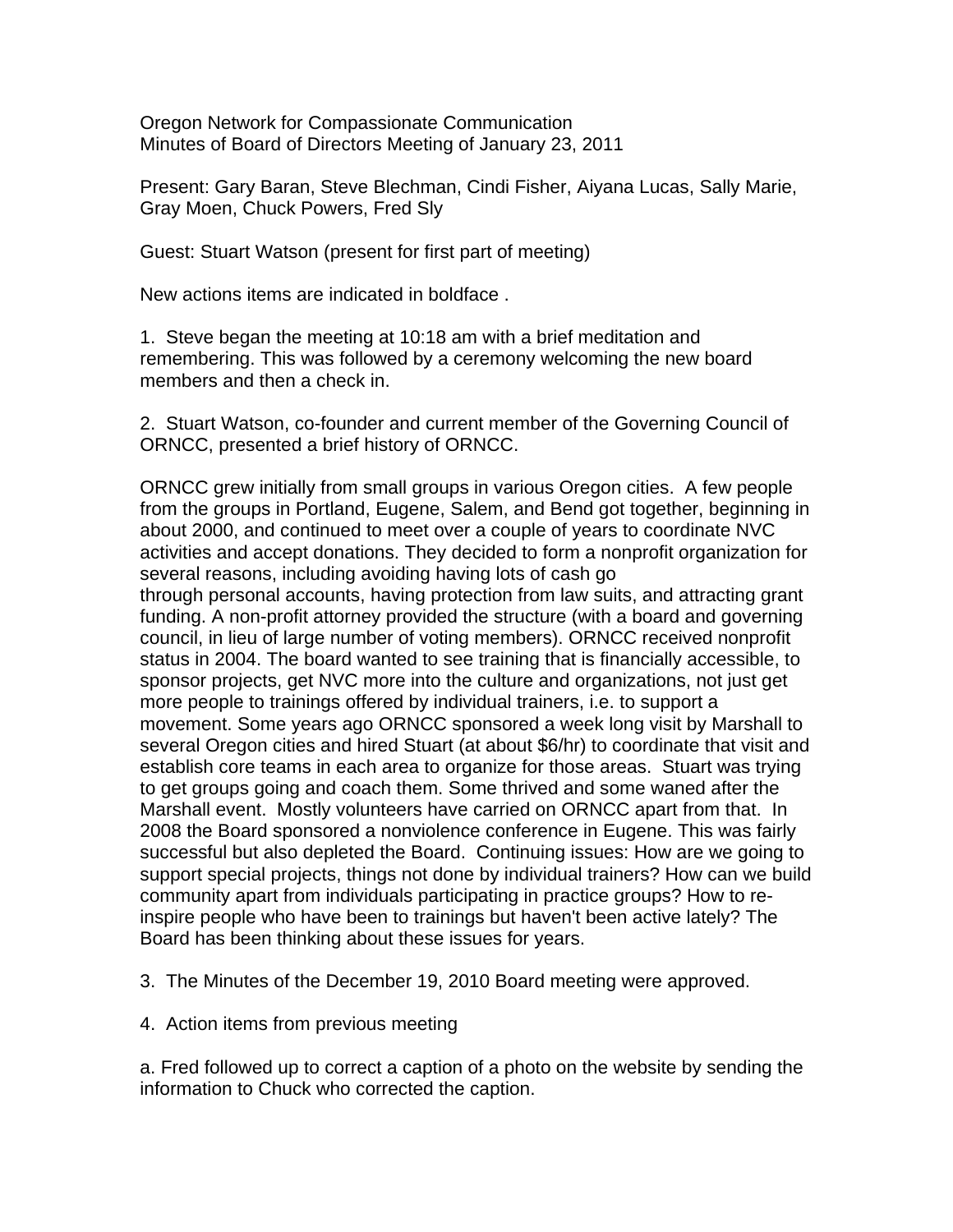b. Fred sent a letter to Ray Davis of Umpqua Bank requesting information that will support our making a decision about whether to continue to bank with Umpqua Bank.

c. Chuck emailed minutes of the December meeting to all board members and requested them to bring their calendars to the January meeting so we can plan the year's schedule.

d. Fred contacted Seniors Make Sense to find out their requirements for supporting people working for nonprofits and brought this information and their contract to the board meeting. Fred had an interview with Marietta Schlumpf, program manager of SMS Services who explained their program and who also provided a Host Agency Orientation Manual for ORNCC's use if we decide to engage the services of a SMS volunteer. Fred would like the Board to decide which board member will coordinate volunteer services. Currently Fred is doing that job and is willing to continue to do so. **The Board agreed to take up this matter at a future meeting.**

e. Pavanna Smith had agreed to check with Seniors Make Sense to see if she could work for ORNCC even though ORNCC does not have a physical office and, if so, to provide us with a resume, references, and a statement of what she is hoping to experience working for ORNCC. Pavanna did so and also secured the agreement of the NAMI (National Alliance for Mental Illness) director in Beaverton that she could use their office to perform services for us, NAMI agreed. Subsequently, Pavanna was offered another six month position at NAMI and, because this offer included a training that she was excited to receive, she accepted this offer. Fred agreed that she could take his classes in exchange for incidental work for ORNCC, but they have not yet come to a specific agreement about how to go forward with their relationship.

f. Fred learned that Sura Hart and Jean Morrison are available to provide a Teach4Life Educator's Institute 5 day training June 20-24 in the Portland area; and Chuck agreed to coordinate the Board's role in this effort. Fred contacted Portland Village School which agreed to provide space for both Institutes; the first June 15th - 19th, and the second June 21st - 25th. Portland Village School said they normally expect to receive 15% of the total amount of monies collected in registration fees in return for using their space. Because the first workshop is for them no space fee is required for the first workshop, only the second. PVS would be delighted if registration fees collected for the second workshop could be used to offset some of the production costs of the first workshop and, at present, sees no reason why that could not be the case. Fred had agreed to photograph the space and send these photos to Jean and Sura so that they could plan, and he did this. (See below for update about the Educator's Institute.)

g. To help orient new board members, Chuck sent board member manuals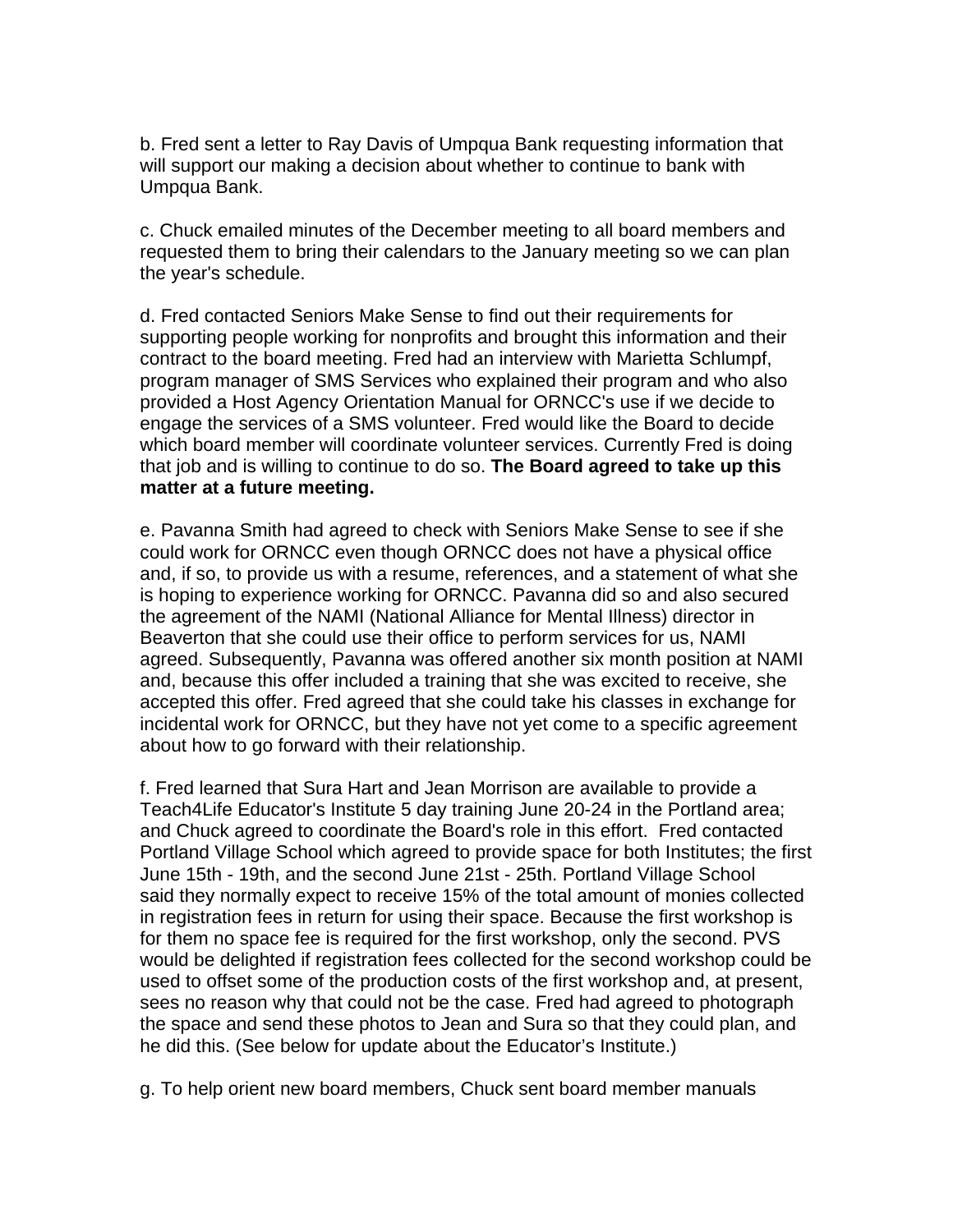(including the bylaws) to all Board members before the January meeting, and reminded members that lunch would be potluck. Steve invited Stuart Watson to come to the January board meeting to offer a brief history of the organization. The Board planned to schedule a discussion, at the January meeting, of the history, mission and structure of the organization. Steve planned a ritual for welcoming members to the board for which Fred dropped off 4 medium and 4 large ORNCC T shirts to Steve.

5. Treasurer's report--accepted as presented.

6. Election of new Board Officers

President--Gary nominated and Fred seconded Steve, who was elected unanimously.

Vice President-Fred nominated and Cindi seconded Aiyana, who was elected unanimously.

Treasurer-Sally nominated and Gary seconded Chuck, who was elected unanimously.

Secretary-Steve nominated and Gary seconded Fred, who was elected unanimously.

7. Oregon Prison Project report. Fred's project report was attached to an email sent to Board members and he responded to some comments about the project.

8. Scheduling--The Board agreed to the following schedule for 2011 meetings; Skype meetings will be from 10 am to noon. In person meetings will be from 10 am to 4 pm. Gary agreed to provide orientation to Skype for Sally and Cindi.

Sun Feb 20 Skype

Sat Mar 26 Eugene

Sat April 23 Skype

Sun May 22 Portland

Sat June 18 Skype

Sat July 30 Eugene

Sun Sept 18 Portland

Sun Oct 16 Skype

Sat Nov 5 Eugene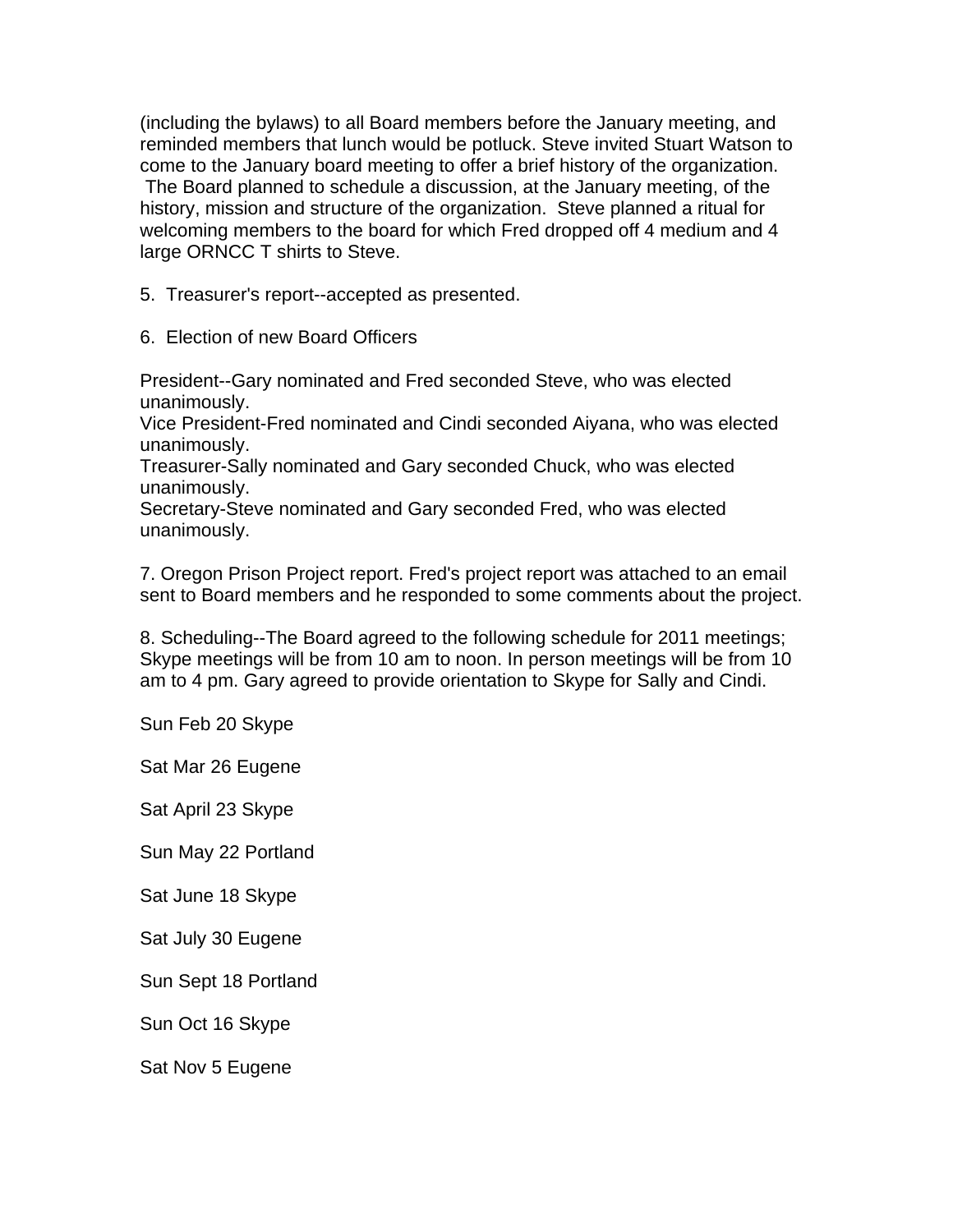## 9. Old Business

 a. Chuck offered an update on the Teach4Life training sponsored by ORNCC. Negotiations with PVS are in process. The Board voted to authorize Fred to sign a contract with PVS re. rental and food arrangements. **Chuck will finish creating the flyer and send it to Sura and Jean, and will coordinate help in publicizing the training.**

## 10. New Business

a. Cindi shared her projects involving mental health work, restorative circles (she has been to 2 of Dominic Barter's trainings), and The Village Vision. She will be hosting some restorative circles following a presentation by Robert Whitaker. She said she would like ORNCC to sponsor a restorative circle project. **Cindi agreed to submit a proposal of her vision of how the board could support the facilitation of Restorative Circles, under the broader umbrella of Restorative Justice.** 

b. Request for training support from NVCTraining Institute (NVCTI), to be held in 2012. Chuck reported that Susan Skye would like ORNCC to locate a facility for and market the event. (A group in Ohio will handle the registration.) In exchange, the Training Institute leaders are offering a seat at the training to one of us. ORNCC is interested in exploring this further and **Gray has agreed to contact Susan for more details.** 

c. Chuck proposed a project on recycling excess book inventory (consisting of Speak Peace books, CDs and cassettes and some other material) and raised the question, What can we do with these materials that would further our mission? Some Board members took some of the books and agreed to get them to people with a request for a donation to ORNCC.

## d. **Fred introduced the possibility of bringing an IIT to Portland area and agreed to contact CNVC to see if that might be possible. He will craft a letter regarding this for review by Board members before sending it to CNVC.**

e. Discussion about 2011 objectives, marketing of NVC, and initial discussion on fundraising: Fundraising priorities: Teach4Life, OPP support, developing restorative justice project, possibly sponsoring trainings. **Steve agreed to head a sub committee of the Board to brainstorm ideas for fundraising to be presented at its next meeting. Gray and Chuck agreed to take part in this. The subcommittee will report back to the whole Board at or before its next meeting.**